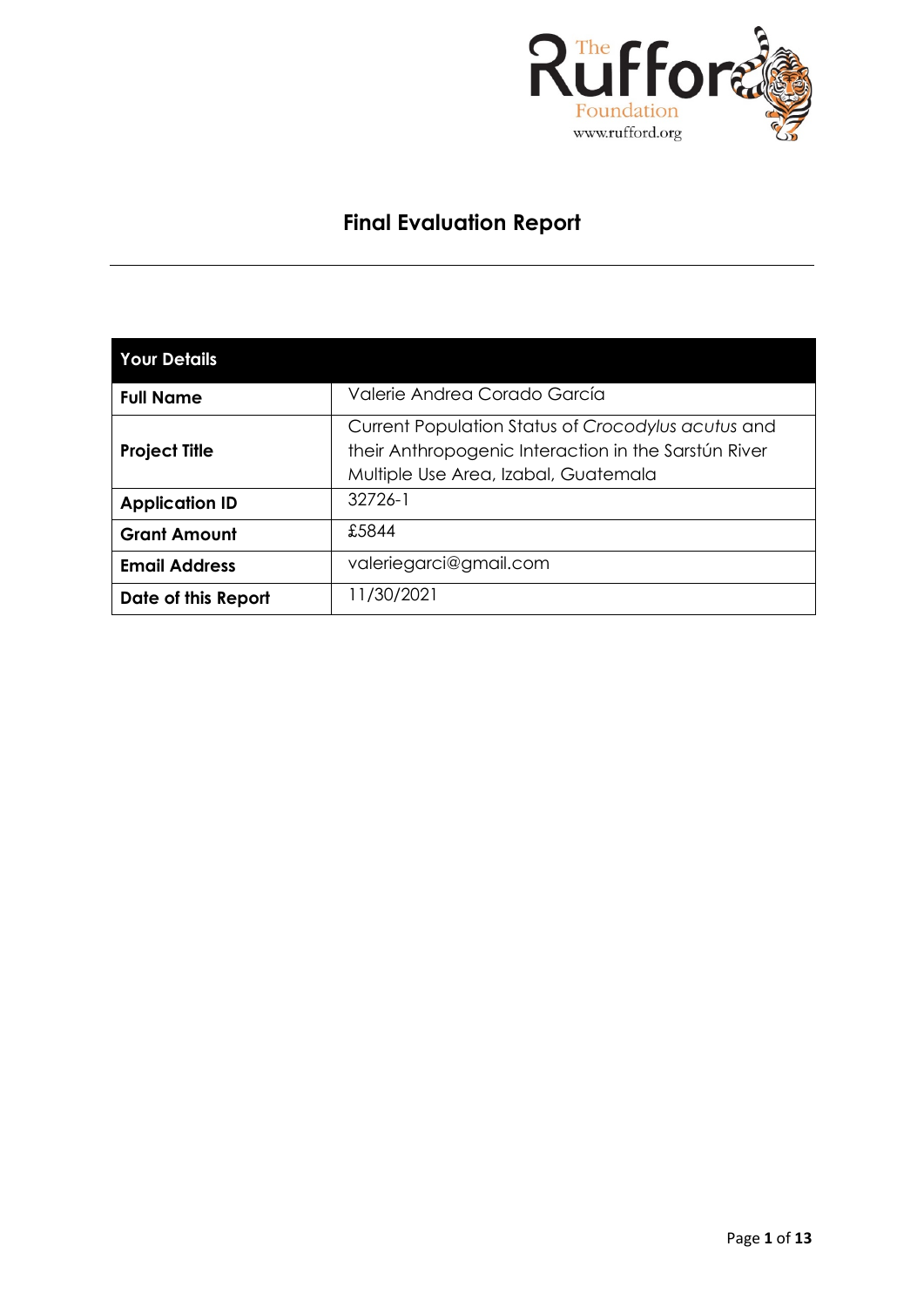

### **1. Indicate the level of achievement of the project's original objectives and include any relevant comments on factors affecting this.**

| Objective                                                                                                                                                                    | achieved<br>$rac{2}{9}$ | Partially<br>achieved | Fully<br>achieved | <b>Comments</b>                                                                                                                                                                                                                                                                                                                                                                                                                                                                                                                                                                                                                                                                                                                                                                                                                                                                                                                       |
|------------------------------------------------------------------------------------------------------------------------------------------------------------------------------|-------------------------|-----------------------|-------------------|---------------------------------------------------------------------------------------------------------------------------------------------------------------------------------------------------------------------------------------------------------------------------------------------------------------------------------------------------------------------------------------------------------------------------------------------------------------------------------------------------------------------------------------------------------------------------------------------------------------------------------------------------------------------------------------------------------------------------------------------------------------------------------------------------------------------------------------------------------------------------------------------------------------------------------------|
| Estimate the population<br>status and age structure<br>of Crocodylus acutus in<br>the Sarstún River                                                                          |                         |                       |                   | To fully achieve this objective, it was<br>necessary to extend the monitoring<br>area to Rio Dulce and private reserve<br>Polochic<br>in<br>del<br>Izabal.<br><b>Bocas</b><br>Unfortunately, we observed a high level<br>of negative impact due to human<br>activities on the Sarstun River that<br>included irresponsible use of gill nets, as<br>well<br>plastic<br>bottles<br>and<br>$\alpha$ s<br>hydrocarbons along the river.<br>Additionally, the protection level of the<br>river border differed, causing a huge<br>pressure over the natural resources,<br>which has caused a social conflict<br>between the local communities of<br>Guatemala and Belize. This conflict<br>posed a security risk of the research<br>staff.<br>the<br>Because<br>Оf<br>issues<br>we<br>the<br>encountered<br>Sarstún,<br>on<br>we<br>decided to expand our survey are to<br>assess the population status and age<br>structure of C. acutus. |
| Identify the association<br>between<br>the<br>structure<br>vegetation<br>the<br>relative<br>and<br>abundance<br>of<br>$C$ .<br>acutus in the study sites.<br>Identify<br>the |                         |                       |                   |                                                                                                                                                                                                                                                                                                                                                                                                                                                                                                                                                                                                                                                                                                                                                                                                                                                                                                                                       |
| anthropogenic<br>threats<br>to the wild populations<br>of C. acutus in the study<br>sites                                                                                    |                         |                       |                   |                                                                                                                                                                                                                                                                                                                                                                                                                                                                                                                                                                                                                                                                                                                                                                                                                                                                                                                                       |
| Evaluate<br>the<br>knowledge, perception,<br>and practices toward<br>C. acutus population in<br>the study sites.                                                             |                         |                       |                   |                                                                                                                                                                                                                                                                                                                                                                                                                                                                                                                                                                                                                                                                                                                                                                                                                                                                                                                                       |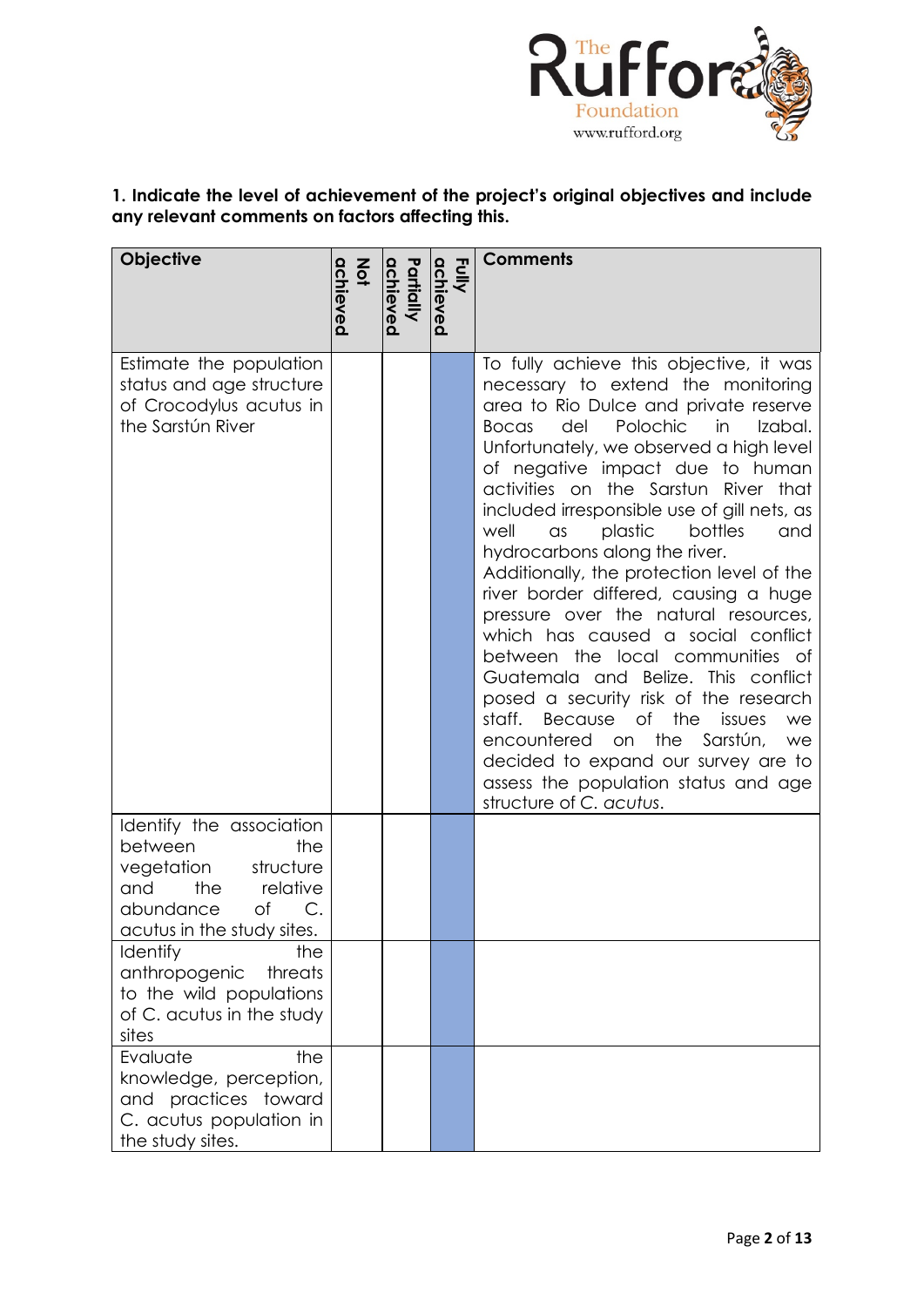

#### **2. Please explain any unforeseen difficulties that arose during the project and how these were tackled.**

One difficulty that arose during the execution of the project was the low number of spotted individuals in March and April 2021 along the Sarstún River, with an encounter rate of 0.055 crocodiles/km, in 20 hrs of monitoring covering 71.5 km of the river. These results were attributed to: i) high levels of human activities in the monitoring area (e.g. cattle ranching, tourism and spearfishing at day and night); ii) fishing practices with different net types (e.g. gill nets and cast nets) and crab traps; iii) appearance of invasive species, such as *Oreochromis niloticus*; and iv) high presence of plastics (e.g. plastic bottles and bags) and hydrocarbons in the river. Since the river is located along the border of Belize, the gill net ban by the Belizean Ministry of Fisheries, Forestry, the Environment and Sustainable Development and the protection level in both countries is causing a huge pressure over the natural resources, developing a social conflict between the local communities of Guatemala and Belizean military security in the Sarstoon River, baulking the night surveys and risking the security of the research staff.

To achieve the objectives in the project proposal, we requested permission from The Rufford Foundation to expand our monitoring sites in the same department (Izabal) where had been reports of Crocodylus acutus presence in Parque Nacional Río Dulce and Refugio de Vida Silvestre Bocas de Polochic. Which allowed us to have a better understanding and a general scenario of the species´ current situation in Izabal.

#### **3. Briefly describe the three most important outcomes of your project.**

- 1. One of the most important outcomes is the high level of interest that NGOs (e.g., FUNDAECO and DEFENSORES DE LA NATURALEZA), private sector (a mining company in Izabal which a have a private natural reserve), and CONAP (governmental institution) have shown during the project execution, since they were involved during the field trips and the educational workshops. Also, they have requested copies of our data collection sheets and pictures on how to collect tail scales so they could replicate our study and obtain more data to support us in developing a conservation programme for *Crocodylus acutus* in the medium term.
- 2. We could notice during the educational workshops that this was the first-time people from local communities received a more specific information about crocodiles and its importance in the ecosystem. Also, the communities showed a positive reaction with the crocodile conservation signs and understood the negative impact that could result from the disappearance of crocodiles in the area, especially the fishermen.
- 3. This project was very helpful to describe and recognise the multiple threats that *Crocodylus acutus* wild populations are facing due to the lower rate encounter in three study sites in Izabal. These data will support the CONAP decisions in international meetings to maintain the species in CITES I and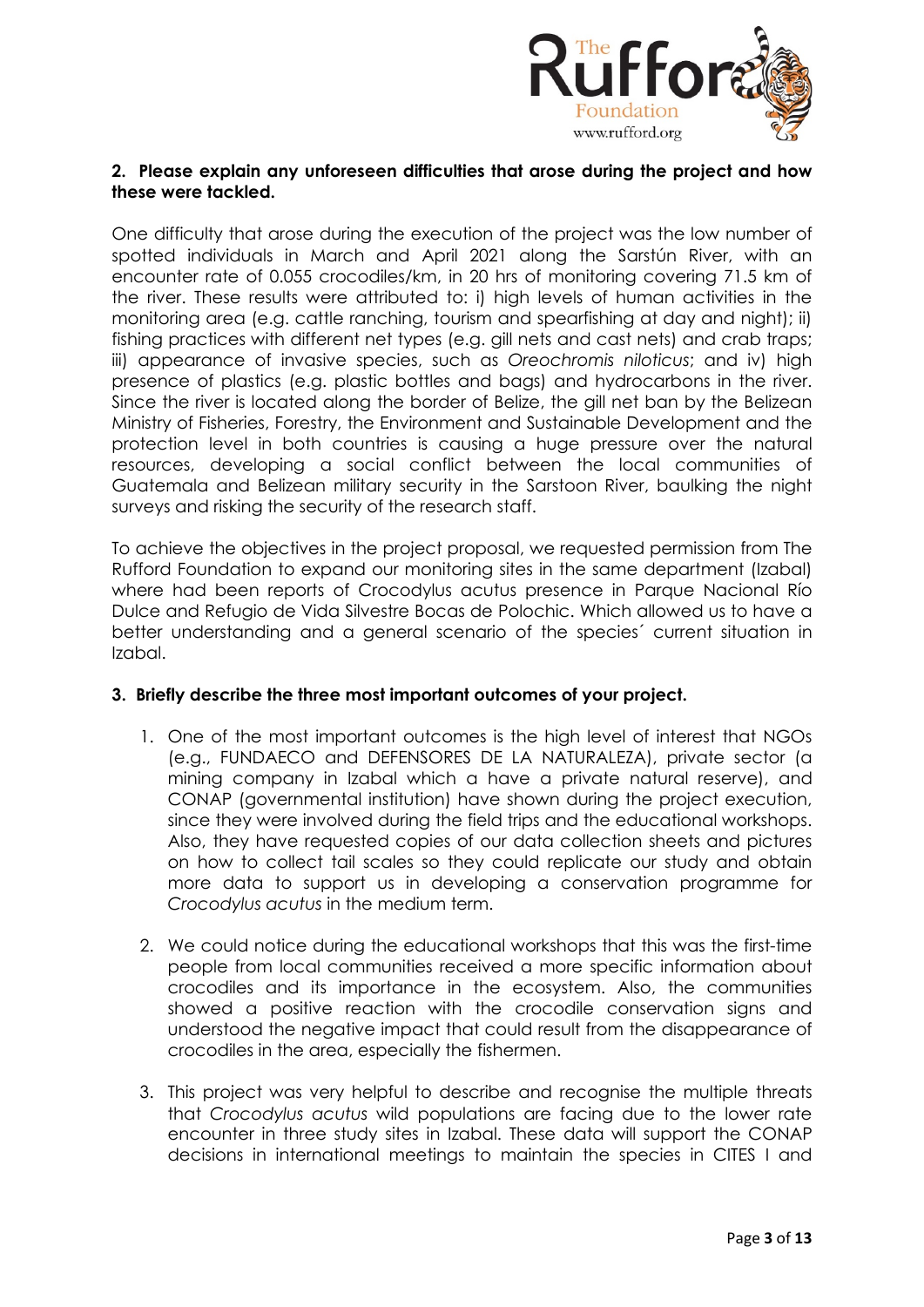

Category I in the Threats Species List from CONAP Guatemala, until more conservation projects allow to promote a sustainable use of the species.

#### **4. What do you consider to be the most significant achievement of this work?**

#### **5. Briefly describe the involvement of local communities and how they have benefitted from the project.**

The local communities on the three study sites were involved during the interviews and educational workshops in which they participate and gave us excellent feedback on how they perceived the crocodiles related to their fishing practices. The participants understood the crocodiles' diet since they have the idea that humans are part of their food, also, learned to keep barnyard animals (e.g., chicken, pigs, etc.) away from the river´s edge.

Additionally, we prepared three different sians that were placed in strategic sites around the community so all the local and non-local people could read them, and a had a spot on the radio in Q´eqchi´ (their native language) was released in December 2020 and January 2021 to promote the correct coexistence between humans and crocodiles and their conservation of the species in Izabal. Due to a meeting with Abel Sandoval Wildlife Department Director from CONAP Guatemala (Fig. 1) recommend us to develop this kind of activity because the people listen and talk in Q´eqchi´ but they do not read it.



Fig 1. Meeting with Abel Sandoval (Wildlife Department Director, CONAP Guatemala) who invited us to talk about the C. acutus project in Izabal.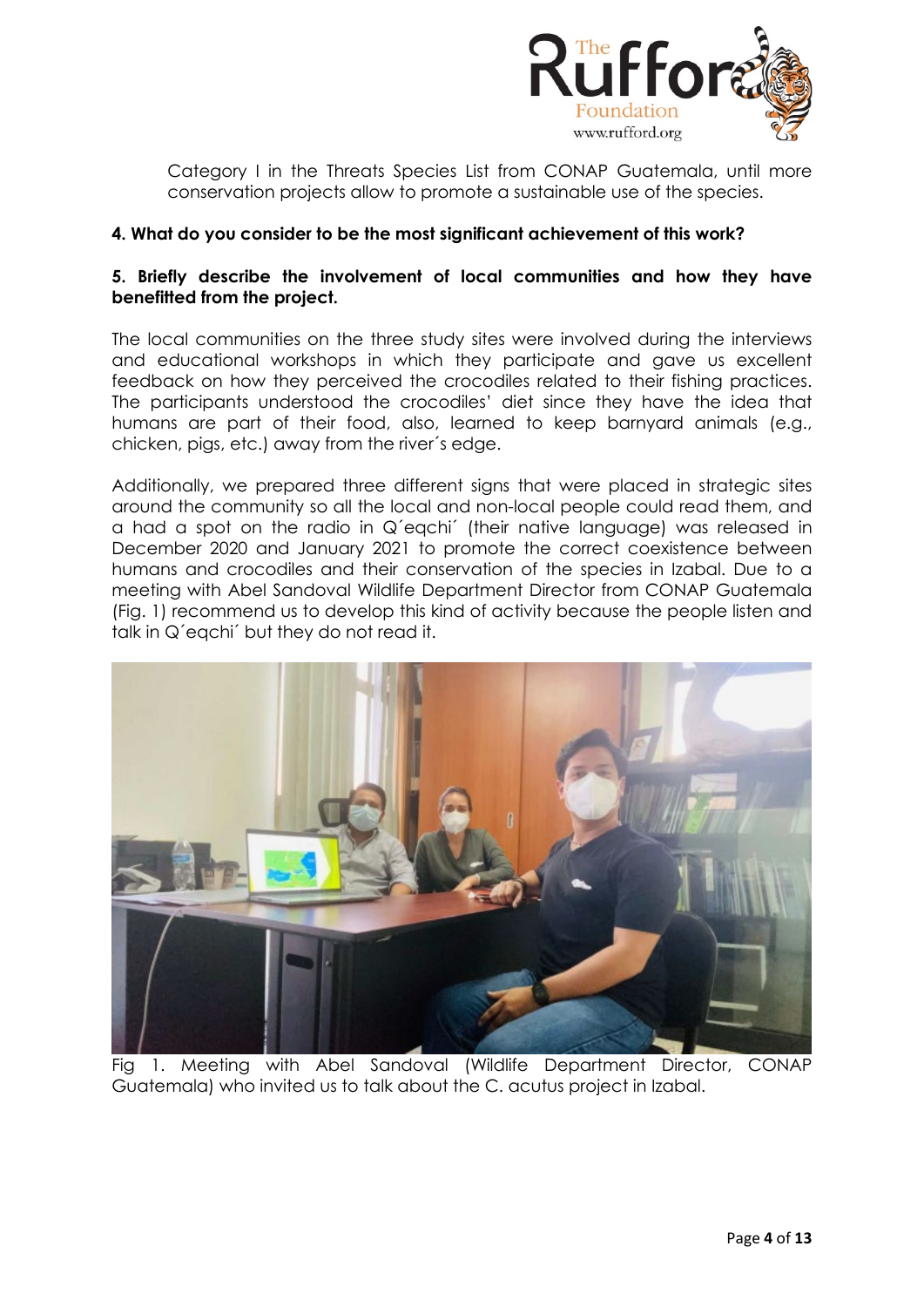

#### **6. Are there any plans to continue this work?**

Yes, we have plans to continue due to the high interest showed by all the key actors (local NGOs, CONAP, private sector and local people), the next step is to monitor other water bodies in Izabal, place some traps, due to their evasive behaviour, to collect scale tissue from the crocodiles in the area and carry out a genetic analysis in collaboration with ECOSUR Institution in Mexico.

#### **7. How do you plan to share the results of your work with others?**

The preliminary results were shared in the last workshop in November 2021 with the key actors, then a report in Spanish will be delivered to all the institutions to replicate our study in the subsequent months. We shared a standard data collection sheet by google docs with the key actors to build up a baseline in which gathers crocodile sightings, relocation of individuals, accidents with crocodiles, tissue samples, crocodile deaths, etc. This data base will be handled by Tannia Sandoval from CONAP Izabal, to maintain a standardized method for data entry.

#### **8. Timescale: Over what period was the grant used? How does this compare to the anticipated or actual length of the project?**

The grant budget was used from the end of February to end of November 2021, it was executed in the required time of the project.

**9. Budget: Provide a breakdown of budgeted versus actual expenditure and the reasons for any differences. All figures should be in £ sterling, indicating the local exchange rate used. It is important that you retain the management accounts and all paid invoices relating to the project for at least 2 years as these may be required for inspection at our discretion.**

| <b>Item</b>                           | Budgeted<br>moun | <b>Actual</b><br>Amount | Differenc  | <b>Comments</b>                                                                                                                                                            |
|---------------------------------------|------------------|-------------------------|------------|----------------------------------------------------------------------------------------------------------------------------------------------------------------------------|
| Support staff                         | 507              | 695                     | $+18$<br>8 | The difference was because we<br>need to pay a specialist in<br>Geographic Information<br>Systems to elaborate several<br>maps and land use in Izabal.                     |
| Workshops                             | 234              | 558                     | $+32$<br>4 | The difference was due to the<br>radio spots and other materials<br>as a support of our educational<br>outreach<br>in i<br>the<br>local<br>communities of our study sites. |
| Fuel and lubricants (local<br>travel) | 2340             | 1377                    | $-962$     | The difference occurred since<br>we monitored only two months<br>in Sarstún river, which was the                                                                           |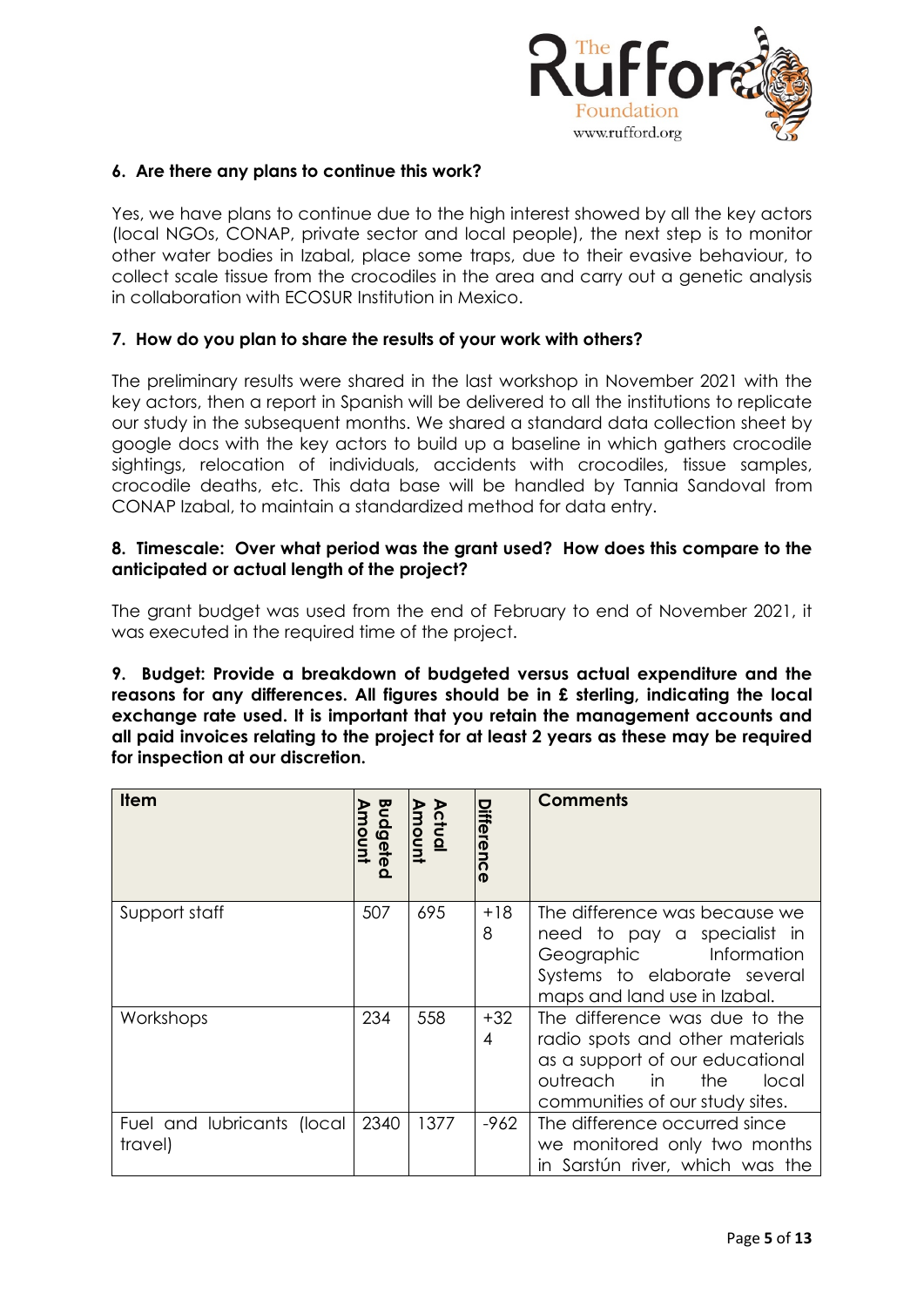

|                         |      |      |                         | site with greater distance in<br>comparison with Río Dulce<br><b>or</b><br>Bocas del Polochic.                                                                                                                         |
|-------------------------|------|------|-------------------------|------------------------------------------------------------------------------------------------------------------------------------------------------------------------------------------------------------------------|
| Food (meals "per diem") | 1326 | 1252 | $-74$                   | The difference was given by the<br>number of people in each field<br>trip. Also, the meal costs varied<br>between the area of Sarstún<br>river and Río Dulce, being more<br>expensive in Sarstún river.                |
| Flights                 | 468  | 537  | $+69$                   | The difference was given by the<br>variations on the airplane tickets<br>in every three months during the<br>whole year.                                                                                               |
| Unforeseen expenditure  | 430  | 515  | $+85$                   | The difference was given by the<br>equipment<br>extra<br>purchases<br>need it in the field, boat parking<br>in the Sarstún river area, courier,<br>and banking expenses.                                               |
| Field equipment         | 156  | 526  | $+37$<br>$\overline{0}$ | The difference was given by the<br>in<br>Amazon<br>since<br>purchases<br>equipment<br>wasn't<br>some<br>available in Guatemala and the<br>for other equipment<br>prices<br>increased due to inflation for<br>COVID-19. |
| Project management      | 383  | 382  | $-1$                    | The difference was given by the<br>rate exchange of the sterling<br>pounds to US dollars.                                                                                                                              |
| <b>TOTAL</b>            | 5844 | 5841 | $-3$                    | (Exchange rate to Dollars \$1.32)<br>and Exchange rate to quetzals<br>Q.7.68                                                                                                                                           |

#### **10. Looking ahead, what do you feel are the important next steps?**

The most important next steps are to: i) further the alliance with the governmental sector to develop and implement a conservation programme with a greater scope in the social and educational sector, including a continuous educational outreach to the local communities; ii) continue monitoring the species in different rivers along Izabal complementary with genetic studies that allows us to determine the health of the population in the area; and iii) develop a programme which includes mitigation and prevention among threats that *C. acutus* faces.

#### **11. Did you use The Rufford Foundation logo in any materials produced in relation to this project? Did the Foundation receive any publicity during the course of your work?**

Yes.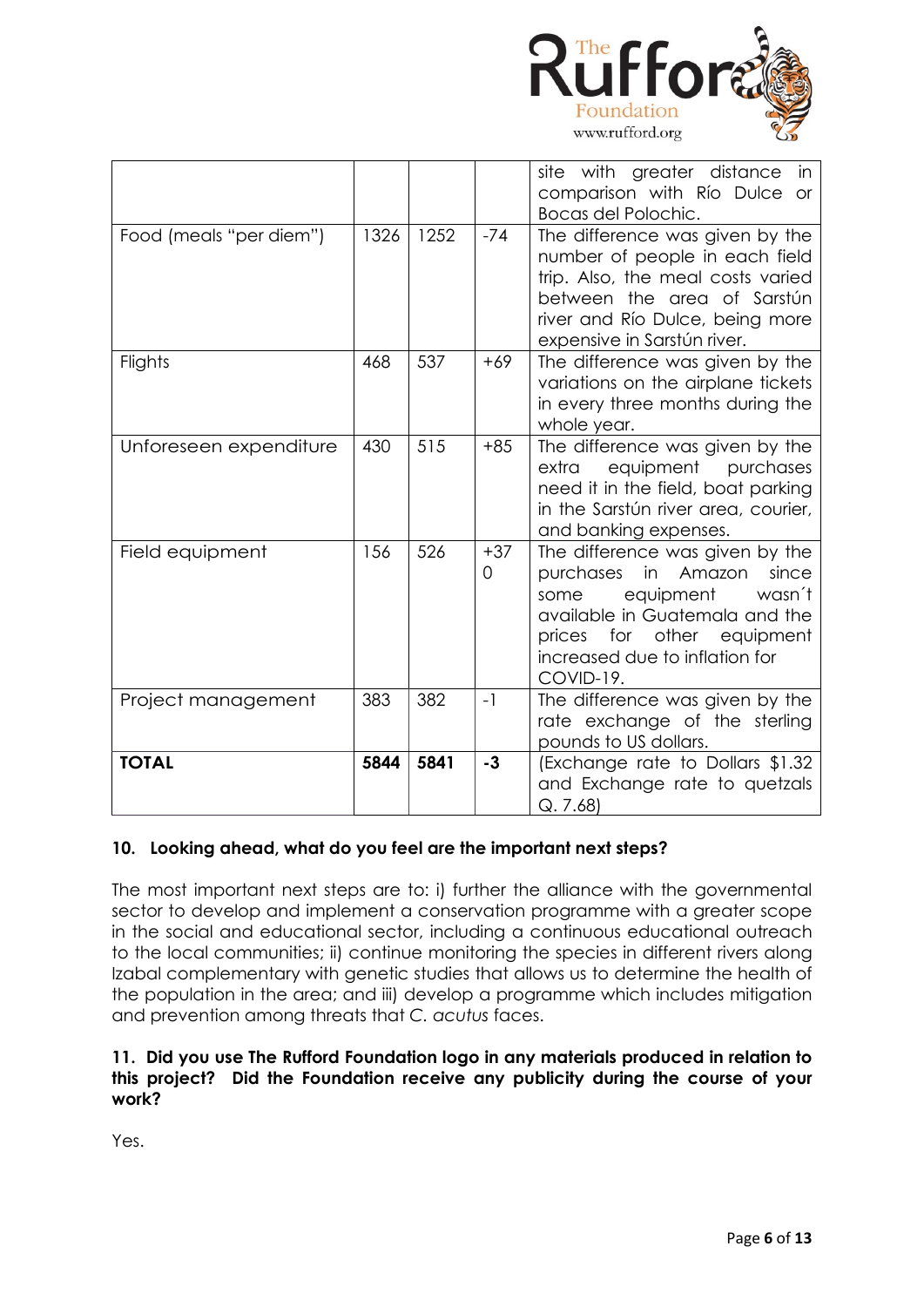

- Rufford Foundation logo was used in signs given to the local communities and DEFENSORES DE LA NATURALEZA NGO.
- In social media, CONAP promote the final workshop given in a Puerto Barrios, Izabal as a private event to present the project results.

#### **12. Please provide a full list of all the members of your team and briefly what was their role in the project.**

**Javier Benítez:** Mexican biologist who participated in a valuable way to all the activities in the field, reviewing the activities during the workshops and writing monthly reports.

**Tannia Paola Sandoval** (Wildlife Director, CONAP Izabal): she oversaw the legal permissions to enter the protected areas in Izabal, and call key actors to the final workshop for the project.

**Emilio Pitán** (Sarstún river Director, FUNDAECO): he supported in giving us lodging in the area and gave us the key actors name to interview them for our project.

**Andrés Caal Chalib** (Río Dulce Director, CONAP Izabal): he guided us to monitor in strategic sites in Río Dulce to sight crocodiles in the area and supported us with convening local people to attend the educational workshops.

**Luis Barrientos** (Refugio de Vida Silvestre Bocas del Polochic Director, DEFENSORES DE LA NATURALEZA): he provided us boat and boat drivers to do the crocodile night surveys and gave us the legal authorizations to be in the private reserve. Also, supported us with housing during the field trip week.

**Samuel Yatz:** boat driver for Sarstún river hired from CONAP Izabal.

**Natanael Caal, Elmer Tun and Joel Caal** were our boat drivers hired by CONAP Izabal.

#### **13. Any other comments?**

In this part you can see:

- The signs given to the local communities.
- Photographs of our workshops.
- The post made in social media by CONAP.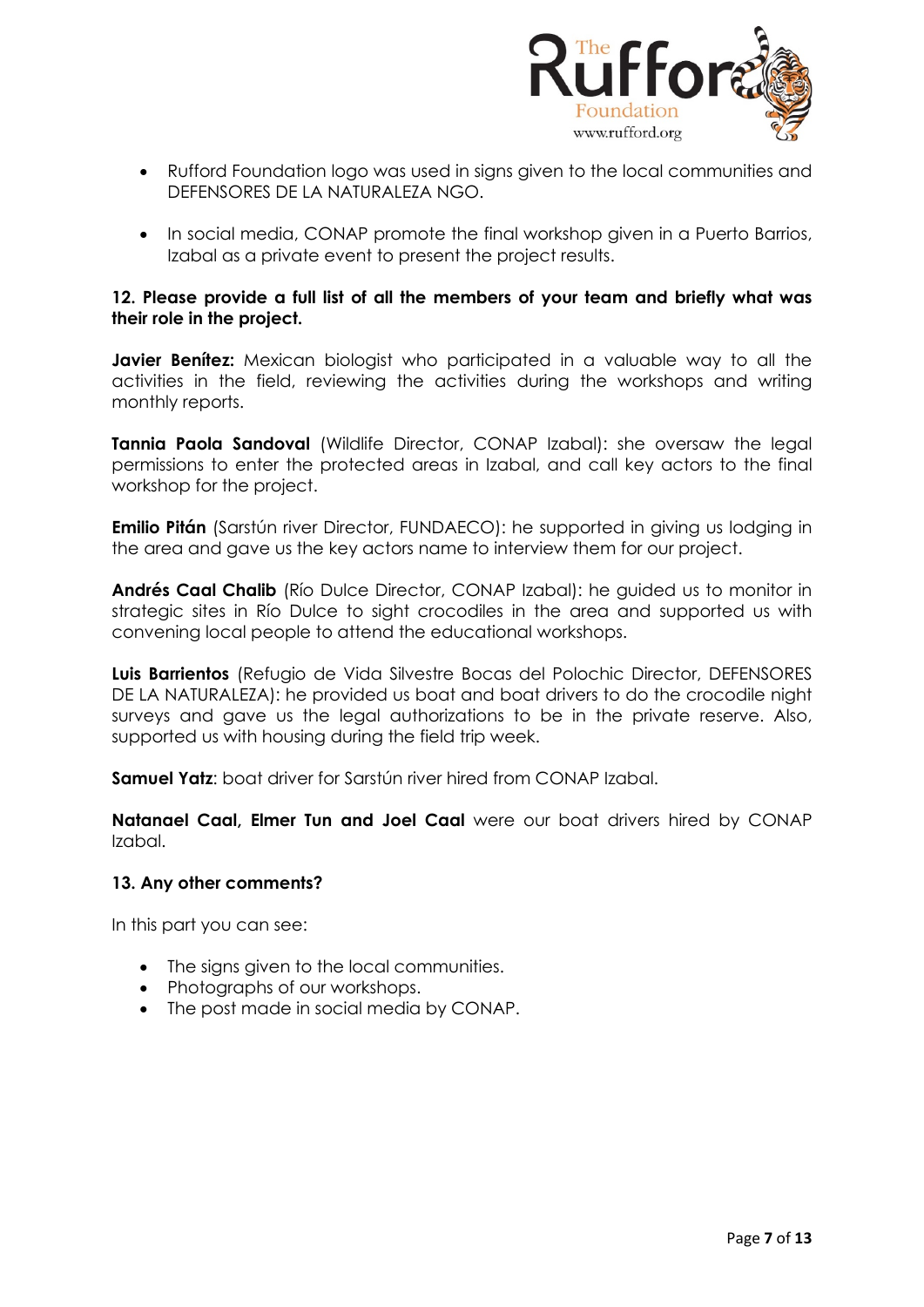

English: "If you want to feed on fish, then the crocodiles you must conserve"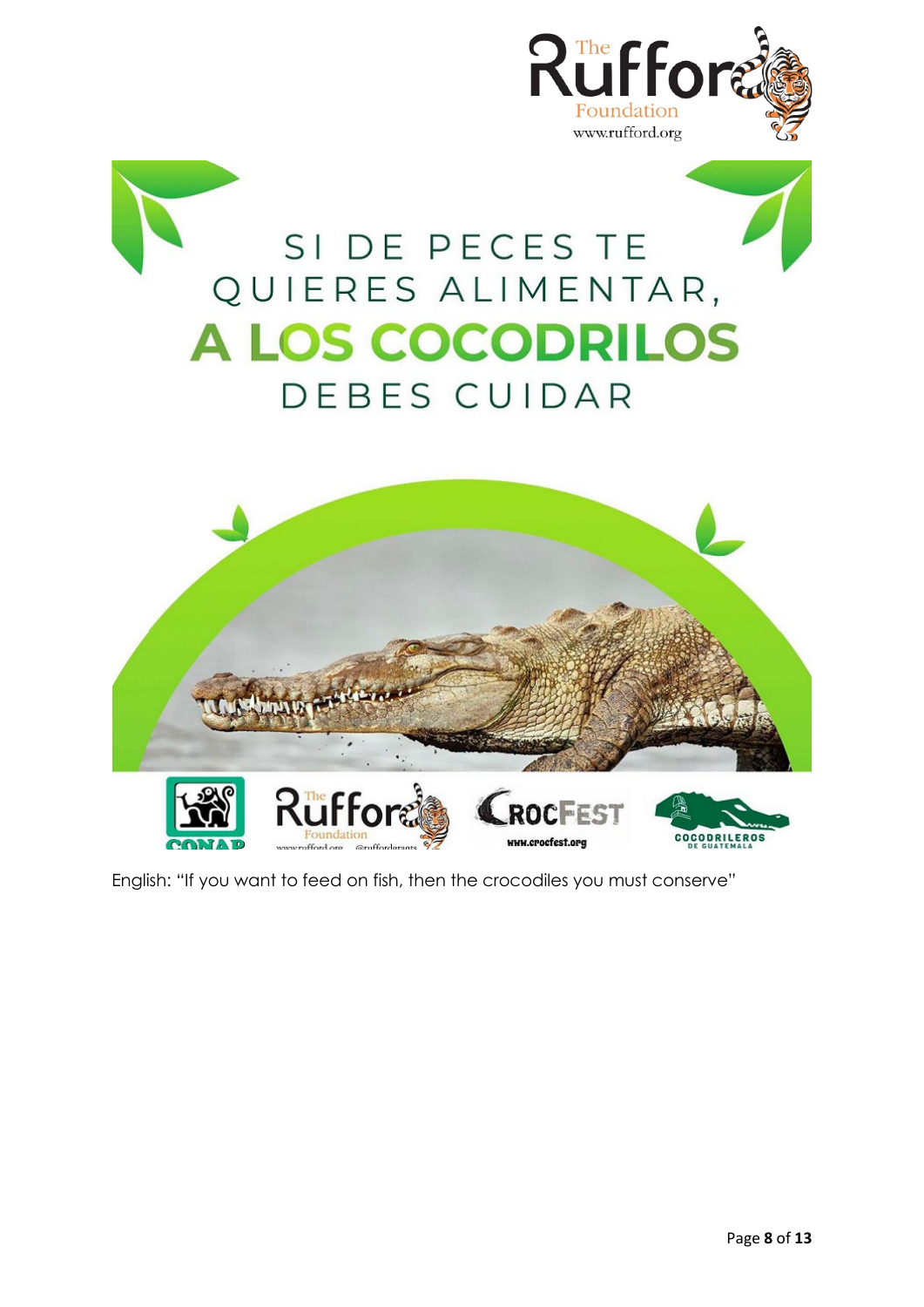

# SI SEGURO QUIERES **NADAR,**



English: "If you want to swim safely, you must check out for crocodiles"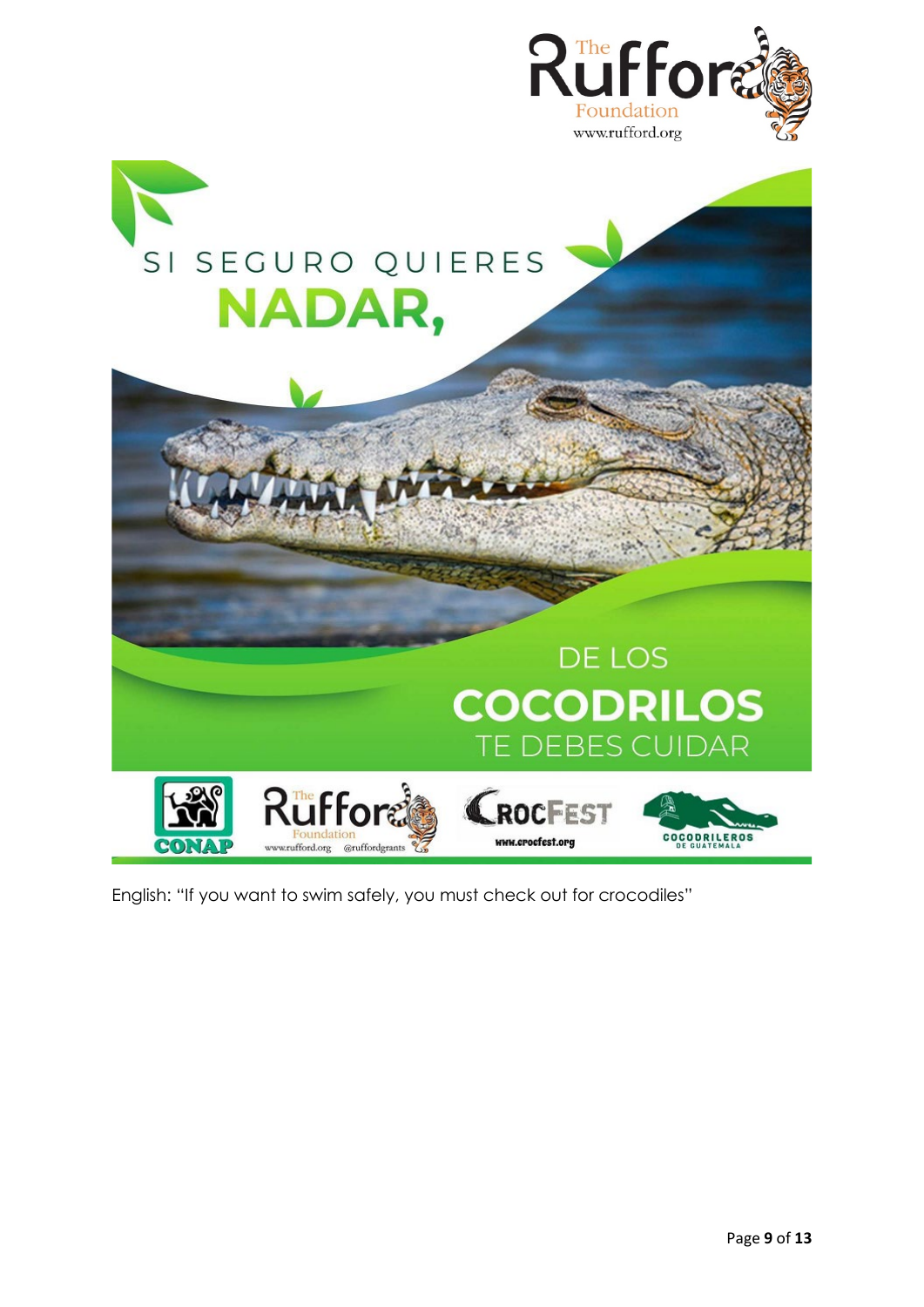



## SÉ SABIO EN UN PAÍS DE **COCODRILOS**





English: "be croc-wise in a croc-country"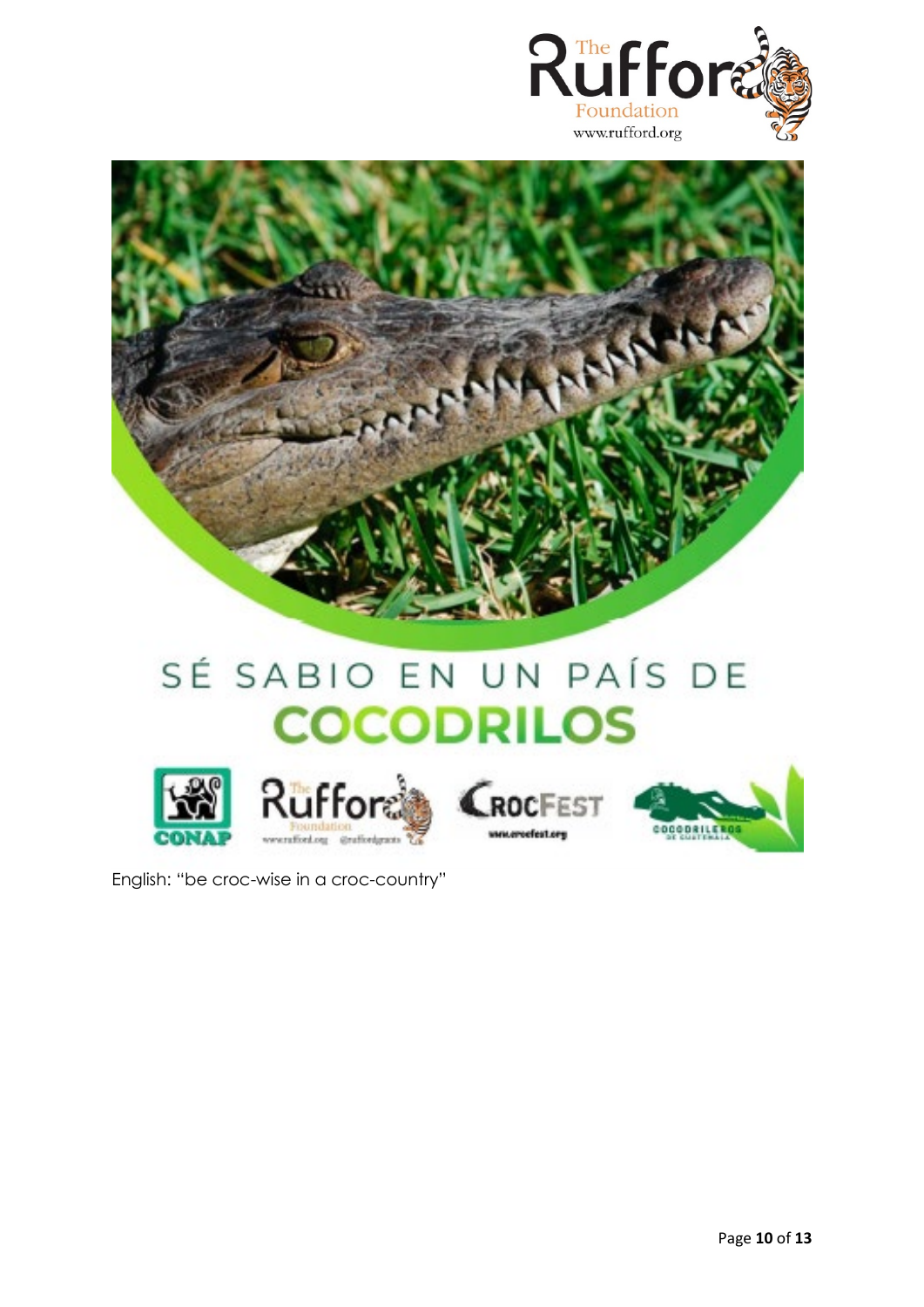

### SI TRANQUILO QUIERES ESTAR, **A LOS COCODRILOS** NO DEBES ALIMENTAR



English: "If safe you want to be, crocodiles should not be feed"

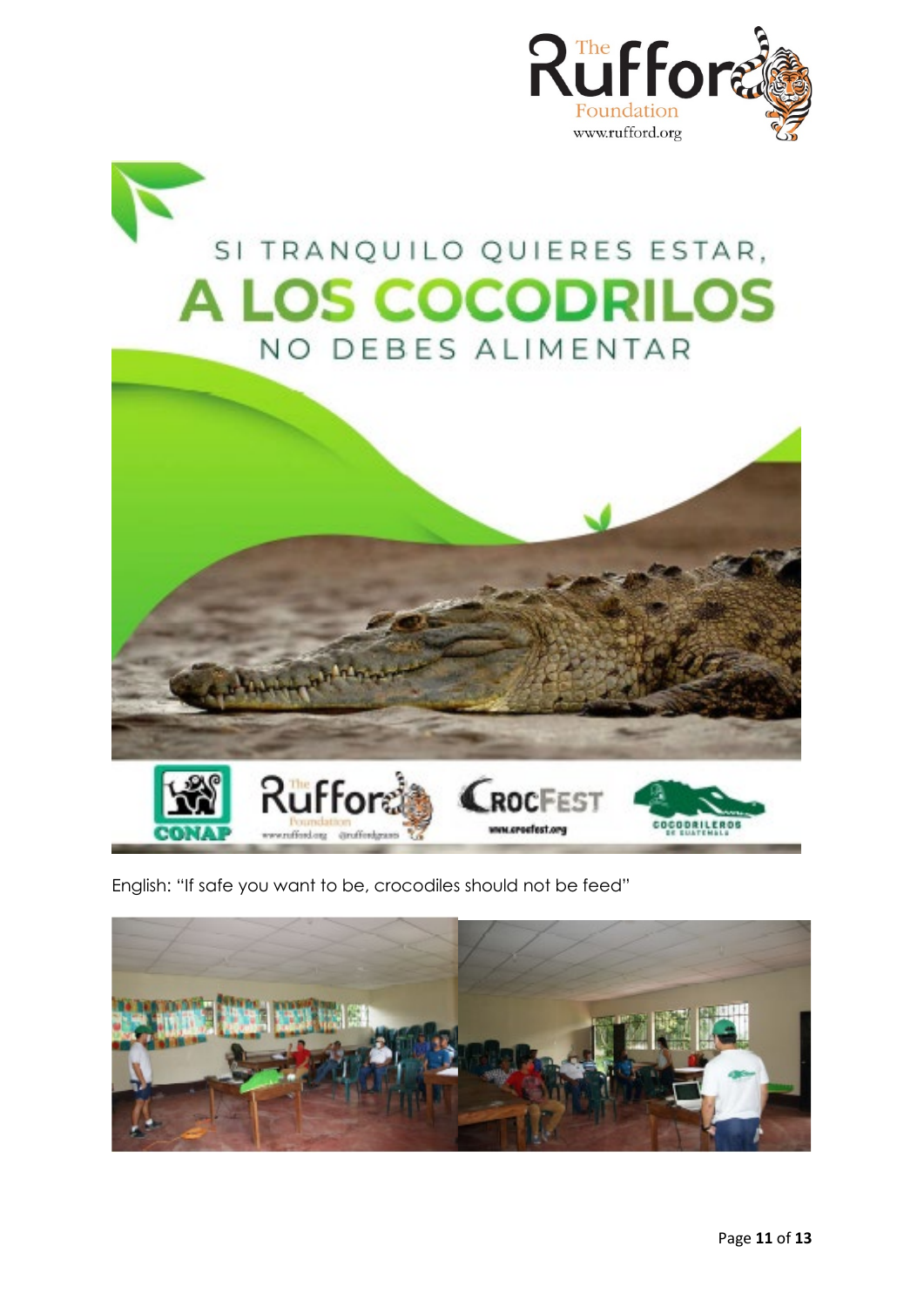



Educational workshops in local communities in Río Dulce, Izabal (Community Las Brisas, Community Camelias and Community La Esmeralda)



November workshop with local key actors that supported us during all the project was carried out in Hotel Tijax, Puerto Barrios, Izabal. Participants: Niquel Mining Company (CGN Compañía Guatemalteca de Níquel), CONAP Izabal and DEFENSORES DE LA NATURALEZA Staff.